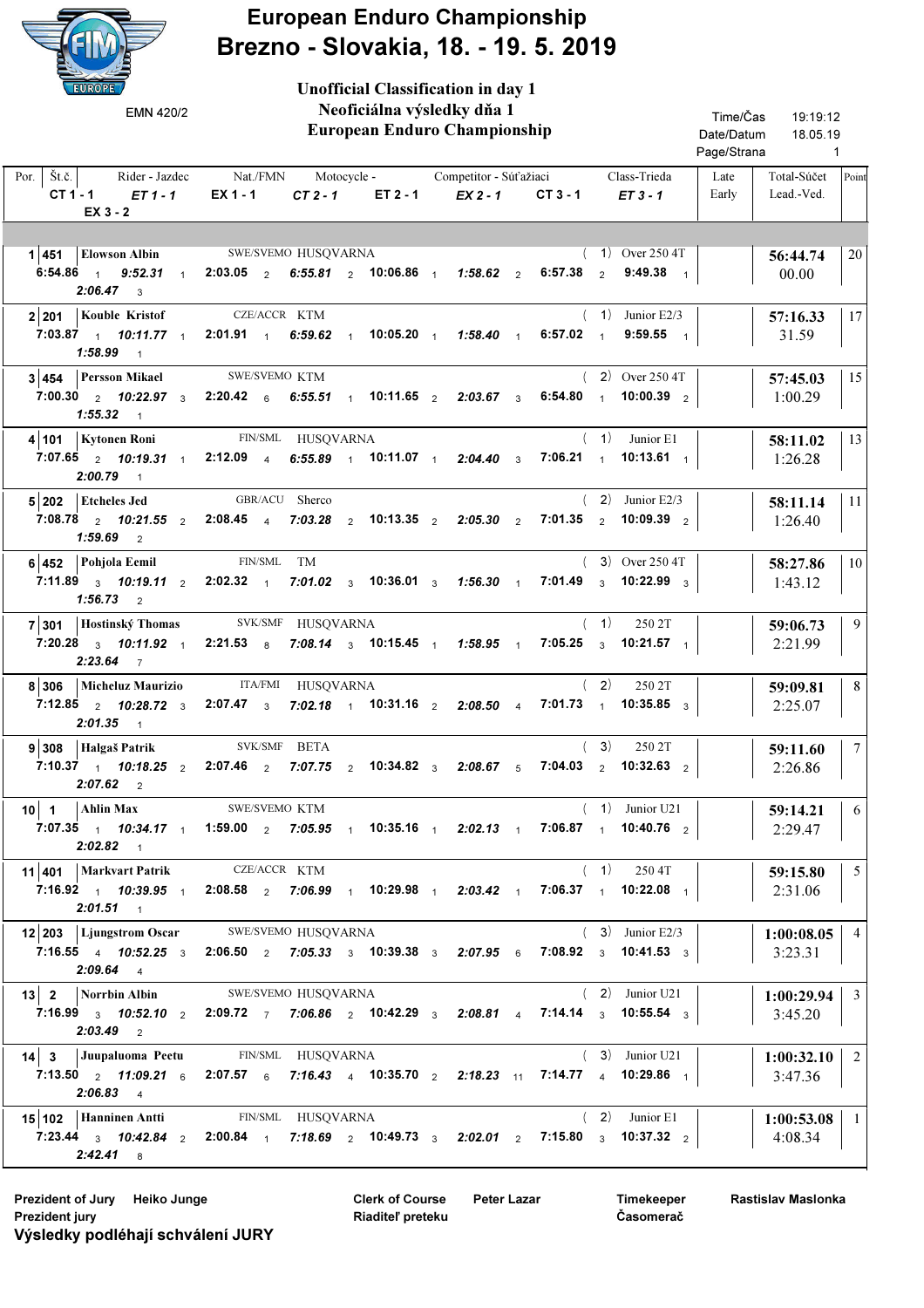

European Enduro Championship Brezno - Slovakia, 18. - 19. 5. 2019

| <b>EUROPE</b><br>EMN 420/2                                                               | <b>Unofficial Classification in day 1</b><br>Neoficiálna výsledky dňa 1<br><b>European Enduro Championship</b>                                                                     | Time/Čas<br>19:19:12<br>Date/Datum<br>18.05.19      |
|------------------------------------------------------------------------------------------|------------------------------------------------------------------------------------------------------------------------------------------------------------------------------------|-----------------------------------------------------|
|                                                                                          |                                                                                                                                                                                    | Page/Strana<br>2                                    |
| Por.   $\check{S}t.\check{c}$ .<br>Rider - Jazdec<br>$CT 1 - 1$<br>$ET1-1$<br>$EX_3 - 2$ | Nat./FMN<br>Class-Trieda<br>Motocycle -<br>Competitor - Súťažiaci<br>EX 1 - 1<br>$CT2-1$<br>ET 2 - 1<br>$EX2 - 1$<br>$CT3 - 1$<br>$ET3 - 1$                                        | Total-Súčet<br>Late<br>Point<br>Lead.-Ved.<br>Early |
|                                                                                          |                                                                                                                                                                                    |                                                     |
| $16 453 $ Olsen Kevin                                                                    | SWE/SVEMO HUSQVARNA<br>$(4)$ Over 250 4T                                                                                                                                           | 1:01:02.48                                          |
| 7:27.27 $8$ 10:44.37 $4$<br>$2:08.29$ 4                                                  | 2:11.73 $\frac{3}{3}$ 7:18.43 $\frac{6}{6}$ 10:53.47 $\frac{4}{4}$ 2:06.67 $\frac{4}{4}$<br>7:18.47 $\frac{1}{5}$ 10:53.78 $\frac{1}{4}$                                           | 4:17.74                                             |
| 17 351 Hádek Jiří                                                                        | CZE/ACCR KTM<br>$(1)$ Over 250 2T                                                                                                                                                  | 1:01:14.07                                          |
| 7:23.10 $1$ 10:50.90 $2$ 2:27.58 $6$<br>$2:06.02$ 1                                      | 7:20.71 $\sqrt{2}$ 10:55.02 $\sqrt{2}$<br>$7:16.09$ 1<br>10:47.07 $1$<br>$2:07.58$ 2                                                                                               | 4:29.33                                             |
| 18 305<br><b>Tomiczek Adam</b>                                                           | POL/PZM HUSQVARNA<br>(4)<br>250 2T                                                                                                                                                 | 1:01:23.86                                          |
| 7:26.36 6 10:47.89 4<br>$2:15.57$ 4                                                      | $2:07.22$ 1<br>7:13.55 4 10:43.64 4 2:42.93 8<br>$7:17.19$ 5<br>10:49.51 $4$                                                                                                       | 4:39.12                                             |
| 19 107 Giertl Martin                                                                     | SVK/SMF KTM<br>(3)<br>Junior E1                                                                                                                                                    | 1:01:28.66                                          |
| 7:25.47 4 11:28.38 4<br>$2:16.12 \quad \text{3}$                                         | $7:17.70$ 4<br>$2:19.52$ 8<br>7:23.80 $\frac{4}{4}$ 10:29.75 $\frac{2}{4}$<br>10:48.96 $3$<br><b>1:58.96</b> 1                                                                     | 4:43.92                                             |
| $20 204 $ Largen Noa                                                                     | $(4)$ Junior E2/3<br>SWE/SVEMO HUSQVARNA                                                                                                                                           | 1:01:34.25                                          |
| $2:15.57$ 7                                                                              | 7:32.78 7 11:00.81 4 2:09.72 5 7:19.86 6 10:46.67 4 2:06.62 3<br>$7:18.75$ 6<br>11:03.47 $\frac{4}{4}$                                                                             | 4:49.51                                             |
| 21 219   Wicksell Jimmy                                                                  | SWE/SVEMO KTM<br>$(5)$ Junior E2/3                                                                                                                                                 | 1:01:43.23                                          |
| 7:11.53 $3 \t3 \t11:09.74 \t5$<br>$2:19.35$ 10                                           | 2:15.56 $\frac{7}{7}$ 7:10.08 $\frac{4}{4}$ 11:11.62 $\frac{5}{5}$ 2:09.24 $\frac{7}{4}$<br>7:11.15 4 11:04.96 5                                                                   | 4:58.49                                             |
| 22 309<br>Zboran Tomáš                                                                   | SVK/SMF KTM<br>(5)<br>250 2T                                                                                                                                                       | 1:01:44.54                                          |
| 7:24.32 $5 \t 10:55.34 \t 5$<br>$2:19.05$ 6                                              | 7:24.45 $6$ 11:03.16 $5$<br>2:08.81 4<br>7:20.86 6 11:01.90 6<br>$2:06.65$ 2                                                                                                       | 4:59.80                                             |
| <b>Zoldos Thomas</b><br>$23$ 22                                                          | FRA/FFM KTM<br>$(4)$ Junior U21                                                                                                                                                    | 1:01:53.41                                          |
| 7:18.39 4 11:37.42 9<br>2:08.09<br>$-5$                                                  | 7:13.92 $\frac{2}{2}$<br>11:21.99 $6$<br>1:53.85 $\frac{1}{1}$<br>10:57.44 $_5$<br>$7:11.54$ 3<br>$2:10.77$ 6                                                                      | 5:08.67                                             |
| $24 \mid 8$<br><b>Heurtier Guillaume</b>                                                 | FRA/FFM YAMAHA<br>$(5)$ Junior U21                                                                                                                                                 | 1:02:11.46                                          |
| 7:25.84 5 11:09.18 5<br>$2:09.45$ 6                                                      | 2:05.97 4 7:34.54 9 10:53.56 4 2:02.47 2<br>7:30.66 $7$ 11:19.79 $5$                                                                                                               | 5:26.72                                             |
| 25 5 Friedrich Robert CZE/ACCR KTM                                                       | $(6)$ Junior U21                                                                                                                                                                   | 1:02:14.78                                          |
| $2:05.72$ 3                                                                              | 7:39.18 a $10:54.99$ 4 $2:13.63$ a $7:28.27$ a $11:08.47$ a $2:07.89$ a $7:25.88$ a $11:10.75$ 4                                                                                   | 5:30.04                                             |
| 26 458 Ojanpera Matias SWE/SVEMO KTM                                                     | $(5)$ Over 250 4T                                                                                                                                                                  | 1:02:20.90                                          |
| $2:35.61$ 7                                                                              | 7:20.85 $\frac{1}{6}$ 11:02.53 $\frac{1}{5}$ 2:17.14 $\frac{1}{4}$ 7:16.57 $\frac{1}{5}$ 11:02.83 $\frac{1}{5}$ 2:27.86 $\frac{1}{7}$ 7:15.98 $\frac{1}{4}$ 11:01.53 $\frac{1}{5}$ | 5:36.16                                             |
| 27 205 Salin Roni                                                                        | FIN/SML HUSQVARNA<br>$(6)$ Junior E2/3                                                                                                                                             | 1:02:22.46                                          |
| $2:12.57$ 5                                                                              | 7:18.90 $\,$ 5 11:12.49 $\,$ 6 2:30.21 $\,$ 1 $\,$ 12 7:11.83 $\,$ 5 11:14.34 $\,$ 7 2:12.44 $\,$ 8 7:11.49 $\,$ 5 11:18.19 $\,$ 6                                                 | 5:37.72                                             |
| 28 407   Kučera Lukáš                                                                    | CZE/ACCR KTM<br>(2) 2504T                                                                                                                                                          | 1:02:24.38                                          |
| $2:09.50$ 2                                                                              | 7:39.68 $\frac{1}{7}$ 11:04.93 $\frac{1}{2}$ 2:12.07 $\frac{1}{5}$ 7:34.92 $\frac{1}{4}$ 11:04.60 $\frac{1}{2}$ 2:09.72 $\frac{1}{3}$ 7:34.78 $\frac{1}{5}$ 10:54.18 $\frac{1}{2}$ | 5:39.64                                             |
| $29 310$ Zivny Adolf                                                                     | (6)<br>CZE/ACCR HUSQVARNA<br>250 2T                                                                                                                                                | 1:02:50.70                                          |
| $2:35.18$ 8                                                                              | 7:23.75 4 11:14.39 6 2:10.91 5 7:18.89 5 10:58.53 5 2:07.31 3 7:16.41 4 11:45.33 8                                                                                                 | 6:05.96                                             |
| $30 405$ Gunerheim Alex                                                                  | SWE/SVEMO YAMAHA<br>$(3)$ 250 4T                                                                                                                                                   | 1:02:55.85                                          |
| $2:13.05$ 3                                                                              | 7:30.47 $\frac{1}{2}$ 11:27.12 $\frac{1}{4}$ 2:11.97 $\frac{1}{4}$ 7:29.75 $\frac{1}{3}$ 11:23.48 $\frac{1}{5}$ 2:12.03 $\frac{1}{5}$ 7:25.26 $\frac{1}{2}$ 11:02.72 $\frac{1}{3}$ | 6:11.11                                             |

Prezident of Jury Heiko Junge **Peter Lazar** Clerk of Course Peter Lazar Prezident jury Výsledky podléhají schválení JURY

Clerk of Course Riaditeľ preteku

Timekeeper Časomerač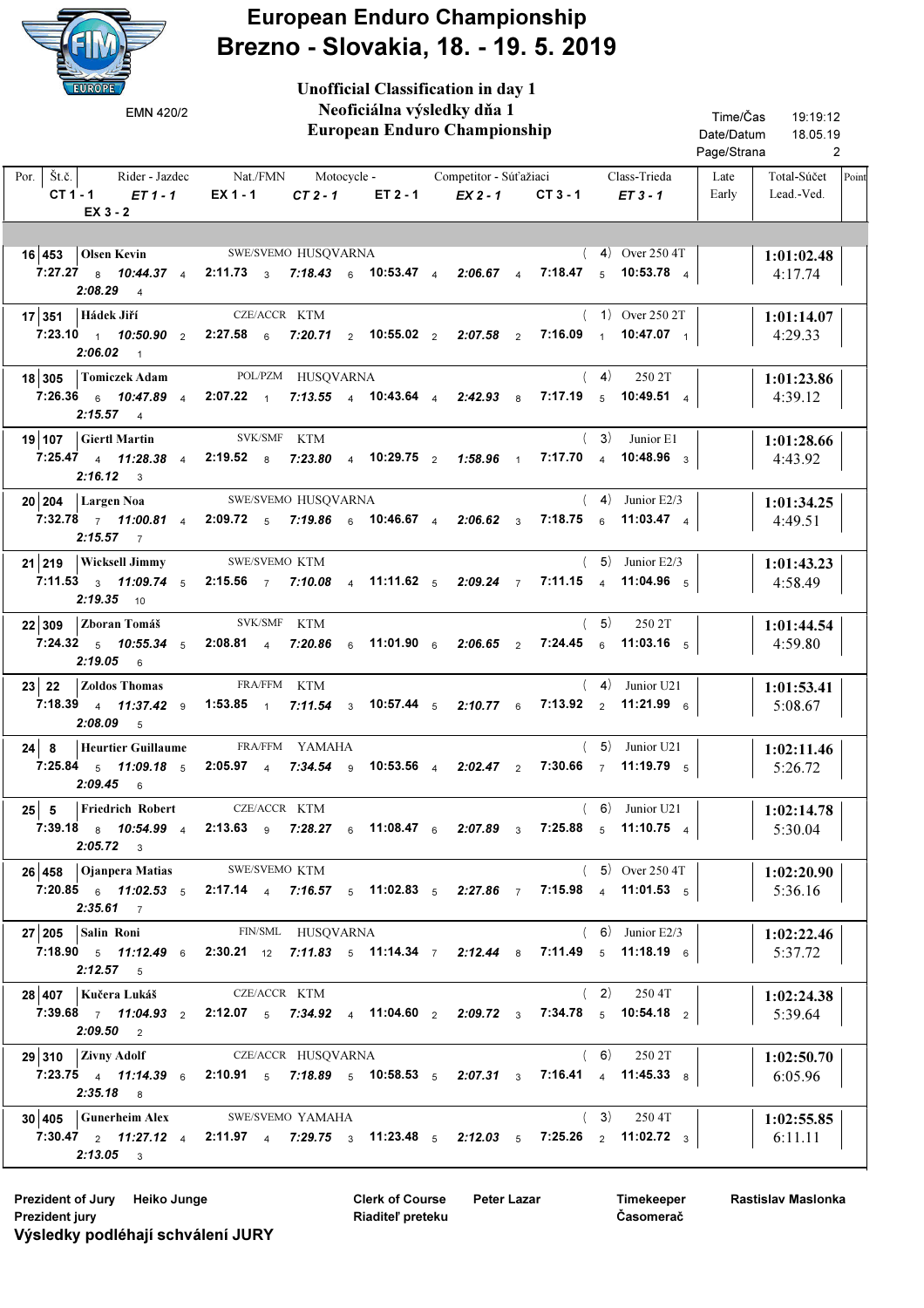

European Enduro Championship Brezno - Slovakia, 18. - 19. 5. 2019

Unofficial Classification in day 1

| EMN 420/2                                                                                | Neoficiálna výsledky dňa 1<br><b>European Enduro Championship</b>                                                                                                                   |          |                                                  | Time/Čas<br>19:19:12<br>Date/Datum<br>18.05.19<br>Page/Strana<br>3 |                                                     |
|------------------------------------------------------------------------------------------|-------------------------------------------------------------------------------------------------------------------------------------------------------------------------------------|----------|--------------------------------------------------|--------------------------------------------------------------------|-----------------------------------------------------|
| $\text{St.č.}$<br>Rider - Jazdec<br>Por. $\vert$<br>$CT 1 - 1$<br>ET 1 - 1<br>$EX_3 - 2$ | Nat./FMN<br>$EX 1 - 1$<br>$CT2-1$                                                                                                                                                   | ET 2 - 1 | Motocycle - Competitor - Súťažiaci<br>$EX 2 - 1$ | Class-Trieda<br>$CT3-1$<br>$ET3 - 1$                               | Late<br>Total-Súčet<br>Point<br>Early<br>Lead.-Ved. |
| 31 103 Salomonson John SWE/SVEMO HUSQVARNA<br>7:27.52 $5$ 11:44.65 $8$<br>$2:10.01$ 2    | 2:10.56 $\,$ 2 7:22.09 $\,$ 3 11:09.85 $\,$ 5 2:14.07 $\,$ 5                                                                                                                        |          |                                                  | (4)<br>Junior E1<br>7:15.55 $\frac{1}{2}$ 11:22.99 $\frac{1}{5}$   | 1:02:57.29<br>6:12.55                               |
| 32 403 Giemza Maciej<br>$2:13.17 \t4$                                                    | POL/PZM HUSQVARNA<br>7:31.39 4 11:27.75 5 2:14.34 6 7:27.25 2 11:19.98 3 2:09.86 4 7:28.44 3 11:07.07 4                                                                             |          |                                                  | (4)<br>250 4T                                                      | 1:02:59.25<br>6:14.51                               |
| 33 4 Raffard Evan<br>$2:10.92$ 7                                                         | FRA/FFM KTM<br>7:30.37 6 10:52.85 3 2:06.59 5 7:25.94 5 11:42.05 11 2:10.69 5 7:32.97 8 11:29.78 7                                                                                  |          |                                                  | $(7)$ Junior U21                                                   | 1:03:02.16<br>6:17.42                               |
| 34 112 Zahustel Jakub<br>$2:28.92$ 5                                                     | SVK/SMF KTM<br>7:31.77 6 10:46.83 3 2:11.42 3 7:48.58 9 10:57.22 4 2:10.13 4 7:50.04 9 11:20.13 4                                                                                   |          |                                                  | $(5)$ Junior E1                                                    | 1:03:05.04<br>6:20.30                               |
| $35 216$   Havrda Ondrej<br>$2:12.74$ 6                                                  | CZE/ACCR KTM<br>7:38.27 9 11:34.24 8 2:14.64 6 7:30.01 9 11:12.45 6 2:07.69 5 7:31.27 7 11:23.31 7                                                                                  |          |                                                  | $(7)$ Junior E2/3                                                  | 1:03:24.62<br>6:39.88                               |
| 36 206 Le Penven Charles FRA/FFM HUSQVARNA<br>$2:04.46$ 3                                | 7:32.19 $\frac{1}{6}$ 11:19.73 $\frac{1}{7}$ 2:06.80 $\frac{1}{3}$ 7:24.69 $\frac{1}{7}$ 11:26.81 $\frac{1}{8}$ 2:07.48 $\frac{1}{4}$ 7:39.80 $\frac{1}{10}$ 11:44.60 $\frac{1}{9}$ |          |                                                  | $(8)$ Junior E2/3                                                  | 1:03:26.56<br>6:41.82                               |
| 37 502   Krywult Sebastian<br>7:32.94 $1.07.73$ 1<br>$2:12.41 \t1$                       | POL/PZM KTM<br>2:13.81 1 7:34.53 1 11:26.54 1 2:11.19 1 7:41.33 1 11:31.79 1                                                                                                        |          |                                                  | (1)<br>Senior                                                      | 1:03:32.27<br>6:47.53                               |
| 38 462 Christoffersen Lasse<br>$2:18.10$ 5                                               | NOR/NMF HUSQVARNA<br>7:19.06 5 11:35.57 8 2:18.96 5 7:14.87 4 11:24.43 6 2:12.14 5 7:21.98 6 12:01.37 7                                                                             |          |                                                  | $(6)$ Over 250 4T                                                  | 1:03:46.48<br>7:01.74                               |
| 39 303 Kurowski Lukasz<br>7:30.88 $\frac{7}{1}$ 11:48.80 $\frac{7}{1}$<br>$2:15.39$ 3    | POL/PZM YAMAHA<br>2:11.96 6 7:21.21 7 11:29.95 7 2:20.34 7 7:24.86 7 11:24.45 6                                                                                                     |          |                                                  | (7)<br>250 2T                                                      | 1:03:47.84<br>7:03.10                               |
| 40 352 Hroneš Jakub<br>$2:19.50$ 4                                                       | CZE/ACCR Gas Gas<br>7:33.46 4 11:06.69 3 2:22.55 5 7:32.64 3 11:47.94 6 2:12.24 3 7:32.98 3 11:26.15 2                                                                              |          |                                                  | $(2)$ Over 250 2T                                                  | 1:03:54.15<br>7:09.41                               |
| 41 456   Bruijsten Daan<br>$2:22.89$ 6                                                   | NED/KNMV KTM<br>7:25.27 7 11:35.54 7 2:21.42 7 7:24.61 7 11:31.68 7 2:14.12 6 7:25.25 7 11:53.44 6                                                                                  |          |                                                  | $(7)$ Over 250 4T                                                  | 1:04:14.22<br>7:29.48                               |
| 42 207 Carlsson Tobias<br>$2:15.98$ 8                                                    | <b>SWE/SVEMO BETA</b><br>7:34.47 a 11:43.42 a 2:21.85 a 7:28.86 a 11:33.03 a 2:13.12 a 7:31.43 a 11:40.54 a                                                                         |          |                                                  | $(9)$ Junior E2/3                                                  | 1:04:22.70<br>7:37.96                               |
| $43 354$ Talu Elary<br>$2:18.12$ 3                                                       | EST/EMF KTM<br>7:30.75 $_3$ 12:05.61 $_6$ 2:08.33 $_2$ 7:39.68 $_6$ 11:24.39 $_3$ 2:22.92 $_6$ 7:29.29 $_2$ 11:27.49 $_3$                                                           |          |                                                  | $(3)$ Over 250 2T                                                  | 1:04:26.58<br>7:41.84                               |
| 44   14   Bracik Aleksander<br>$2:24.36$ 11                                              | POL/PZM KTM<br>7:40.21 <b>9</b> 11:32.40 <b>8</b> 2:12.06 <b>8</b> 7:34.27 <b>8</b> 11:32.07 <b>8</b> 2:16.68 <b>9</b> 7:33.66 <b>9</b> 11:50.13 <sup>11</sup>                      |          |                                                  | $(8)$ Junior U21                                                   | 1:04:35.84<br>7:51.10                               |
| 45   104   Gothenberg Marcus SWE/SVEMO KTM<br>$2:34.47$ 7                                | 7:46.10 9 11:29.27 5 2:12.30 5 7:34.13 5 11:53.05 8 2:17.27 6 7:32.53 5 11:27.53 6                                                                                                  |          |                                                  | $(6)$ Junior E1                                                    | 1:04:46.65<br>8:01.91                               |

Prezident of Jury Heiko Junge **Peter Lazar** Clerk of Course Peter Lazar Prezident jury Výsledky podléhají schválení JURY

Clerk of Course Riaditeľ preteku

Timekeeper Časomerač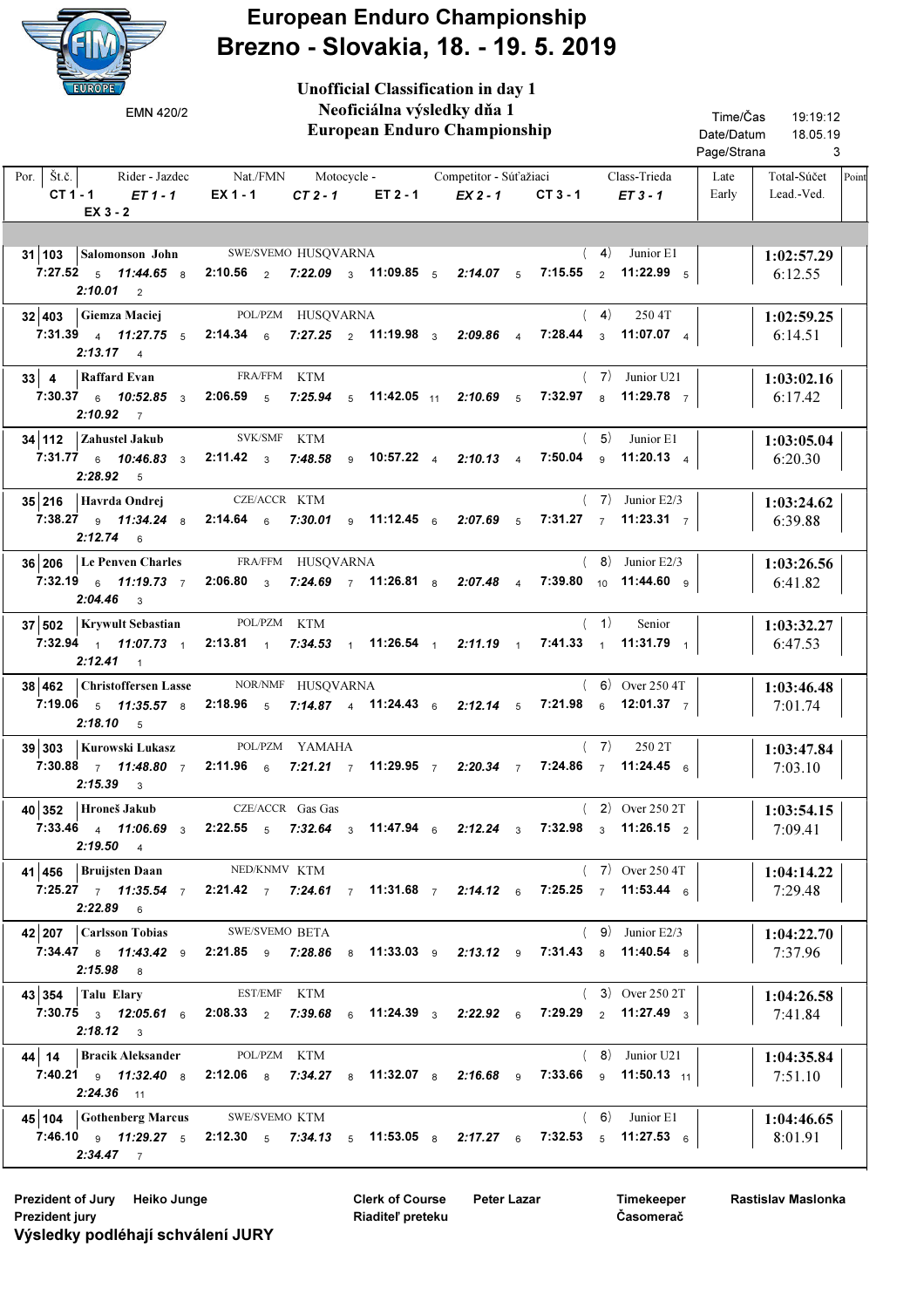

## European Enduro Championship Brezno - Slovakia, 18. - 19. 5. 2019

| <b>EUROPE</b><br>EMN 420/2                                                          | <b>Unofficial Classification in day 1</b><br>Neoficiálna výsledky dňa 1<br><b>European Enduro Championship</b>                                                                            | Time/Čas<br>19:19:12<br>Date/Datum<br>18.05.19<br>Page/Strana<br>4 |
|-------------------------------------------------------------------------------------|-------------------------------------------------------------------------------------------------------------------------------------------------------------------------------------------|--------------------------------------------------------------------|
| $\mathbf{\check{S}}$ t.č.<br>Por. $\vert$<br>Rider - Jazdec<br>$CT1-1$<br>$ET1 - 1$ | Nat./FMN<br>Class-Trieda<br>Motocycle - Competitor - Súťažiaci<br>EX 1 - 1<br>$CT2-1$<br>ET 2 - 1<br>$EX2 - 1$<br>$CT3 - 1$<br>$ET3 - 1$                                                  | Total-Súčet<br>Point<br>Late<br>Early<br>Lead.-Ved.                |
| $EX_3 - 2$                                                                          |                                                                                                                                                                                           |                                                                    |
|                                                                                     |                                                                                                                                                                                           |                                                                    |
| <b>Puhakainen Eetu</b><br>46 6                                                      | FIN/SML<br>TM<br>(9)<br>Junior U21                                                                                                                                                        | 1:05:09.63                                                         |
| $2:29.94$ 13                                                                        | 7:48.32 13 11:48.32 10 2:14.90 11 7:34.90 10 11:30.45 7 2:17.41 10 7:37.55 10 11:47.84 10                                                                                                 | 8:24.89                                                            |
| <b>Wiss Robin</b><br>47 406                                                         | (5)<br>SWE/SVEMO YAMAHA<br>250 4T                                                                                                                                                         | 1:05:15.46                                                         |
| $2:26.47$ 6                                                                         | 7:38.30 6 11:39.61 6 2:08.72 3 7:37.38 5 11:54.84 6 2:24.36 6<br><b>7:44.45</b> 6 11:41.33 5                                                                                              | 8:30.72                                                            |
| $48$ 7<br>Juupaluoma Pyry                                                           | FIN/SML HUSQVARNA<br>$(10)$ Junior U21                                                                                                                                                    | 1:05:19.80                                                         |
| $2:34.47$ 14                                                                        | 7:26.70 6 11:45.28 9<br>8:27.39 24 11:29.08 7 2:15.60 12 7:31.58 7 11:34.15 9 2:15.55 7                                                                                                   | 8:35.06                                                            |
| Silins Edgars<br>49 402                                                             | (6)<br>250 4T<br>LAT/LaMSF HUSQVARNA                                                                                                                                                      | 1:05:25.98                                                         |
| $2:18.62$ 5                                                                         | 7:33.23 $\,$ 5 12:32.97 $\,$ 8 2:06.65 $\,$ 1 7:45.10 $\,$ 6 11:21.56 $\,$ 4 2:08.38 $\,$ 2<br>7:32.15 4 12:07.32 6                                                                       | 8:41.24                                                            |
| 50 212   Wahlstrom Erik                                                             | $(10)$ Junior E2/3<br>SWE/SVEMO KTM                                                                                                                                                       | 1:05:43.72                                                         |
| $2:17.96$ 9                                                                         | $7:39.33$ 9 11:48.59 10<br>7:38.94 10 11:52.95 10 2:19.15 8 7:52.46 12 11:52.79 10 2:21.55 10                                                                                             | 8:58.98                                                            |
| <b>Parker Luke</b><br>51 353                                                        | GBR/ACU Gas Gas<br>$(4)$ Over 250 2T                                                                                                                                                      | 1:05:46.62                                                         |
| $7:26.51 \quad 2 \quad 11:39.16 \quad 4$<br>$2:33.41$ 6                             | 7:43.97 4 12:16.21 6<br>2:14.00 $\frac{3}{3}$ 7:35.75 $\frac{4}{4}$ 11:42.58 $\frac{4}{4}$ 2:35.03 $\frac{7}{4}$                                                                          | 9:01.88                                                            |
| <b>Gazdík Marian</b><br>52 108                                                      | SVK/SMF KTM<br>(7)<br>Junior E1                                                                                                                                                           | 1:05:46.76                                                         |
| 7:51.49 10 11:38.16 6<br>$2:29.55$ 6                                                | 7:37.85 $6$ 12:05.38 $8$<br>2:17.99 $7$<br>7:34.98 6 11:48.40 6 2:22.96 9                                                                                                                 | 9:02.02                                                            |
| Puhakainen Samuli<br>$53$ 24                                                        | FIN/SML<br>$(11)$ Junior U21<br>TM                                                                                                                                                        | 1:06:11.56                                                         |
| $2:21.99$ 10                                                                        | 7:45.68 <sub>11</sub> 12:09.89 <sub>14</sub> 2:41.14 <sub>22</sub> 7:38.17 <sub>11</sub> 11:39.69 <sub>10</sub> 2:26.50 <sub>14</sub> 7:45.88 <sub>14</sub> 11:42.62 <sub>8</sub>         | 9:26.82                                                            |
| <b>Bracik Rafal</b><br>54 357                                                       | POL/PZM Gas Gas<br>$(5)$ Over 250 2T                                                                                                                                                      | 1:06:41.49                                                         |
| 7:50.20 $5$ 12:02.02 $5$<br>$2:15.97$ 2                                             | 2:55.40 $\,$ 8 7:36.28 $\,$ 5 11:54.19 $\,$ 7<br>7:56.67 $6$ 11:58.17 4<br>$2:12.59$ 4                                                                                                    | 9:56.75                                                            |
| 55 356   Helbig Gerrit                                                              | $(6)$ Over 250 2T<br>GER/DMSB KTM                                                                                                                                                         | 1:06:50.80                                                         |
| $2:35.95$ 7                                                                         | 7:57.88 $\frac{7}{7}$ 12:24.97 $\frac{8}{8}$ 2:14.46 $\frac{4}{4}$ 7:45.94 $\frac{7}{7}$ 11:44.08 $\frac{5}{5}$ 2:18.64 $\frac{5}{5}$ 7:46.68 $\frac{5}{5}$ 12:02.20 $\frac{5}{5}$        | 10:06.06                                                           |
| 56 304                                                                              | <b>Dahlen Alexander</b> SWE/SVEMO GASGAS<br>(8)<br>250 2T                                                                                                                                 | 1:06:55.58                                                         |
| $2:16.97$ 5                                                                         | 7:57.82 a 12:48.65 a 2:14.22 $\frac{1}{7}$ 7:36.55 a 12:27.44 a 2:16.89 a 7:37.42 a 11:39.62 $\frac{1}{7}$                                                                                | 10:10.84                                                           |
| 57   11                                                                             | $(12)$ Junior U21<br>Jonassen Joachim Omby NOR/NMF KTM                                                                                                                                    | 1:06:58.10                                                         |
| $2:17.44$ 8                                                                         | <b>8:21.85</b> $_{22}$ <b>12:20.05</b> $_{18}$ <b>2:14.67</b> $_{10}$ <b>7:39.92</b> $_{13}$ <b>11:50.75</b> $_{12}$ <b>2:16.68</b> $_{8}$ <b>7:39.83</b> $_{11}$ <b>12:16.91</b> $_{14}$ | 10:13.36                                                           |
| 58 501   Mukkala Janne                                                              | FIN/SML KTM<br>(2)<br>Senior                                                                                                                                                              | 1:06:59.47                                                         |
| $2:29.24$ 3                                                                         | 7:49.11 $_2$ 12:01.57 $_3$ 2:33.71 $_2$ 7:47.52 $_2$ 11:55.29 $_2$ 2:26.47 $_3$ 7:55.75 $_3$ 12:00.81 $_2$                                                                                | 10:14.73                                                           |
| 59 25<br>Andersson Axel                                                             | SWE/SVEMO KTM<br>$(13)$ Junior U21                                                                                                                                                        | 1:07:20.95                                                         |
| $2:44.26$ 15                                                                        | 7:50.57 <sub>16</sub> 12:11.17 <sub>15</sub> 2:27.29 <sub>17</sub> 7:42.27 <sub>16</sub> 11:52.86 <sub>13</sub> 2:27.89 <sub>15</sub> 7:49.19 <sub>15</sub> 12:15.45 <sub>13</sub>        | 10:36.21                                                           |
| 60 503 Enjala Santeri                                                               | FIN/SML HONDA<br>(3)<br>Senior                                                                                                                                                            | 1:07:55.91                                                         |
| $2:26.46$ 2                                                                         | 8:03.23 $_3$ 12:00.19 $_2$ 2:35.89 $_3$ 7:55.09 $_4$ 12:14.84 $_4$ 2:20.19 $_2$ 7:59.27 $_4$ 12:20.75 $_4$                                                                                | 11:11.17                                                           |

Prezident of Jury Heiko Junge **Peter Lazar** Clerk of Course Peter Lazar Prezident jury Výsledky podléhají schválení JURY

Clerk of Course Riaditeľ preteku

Timekeeper Časomerač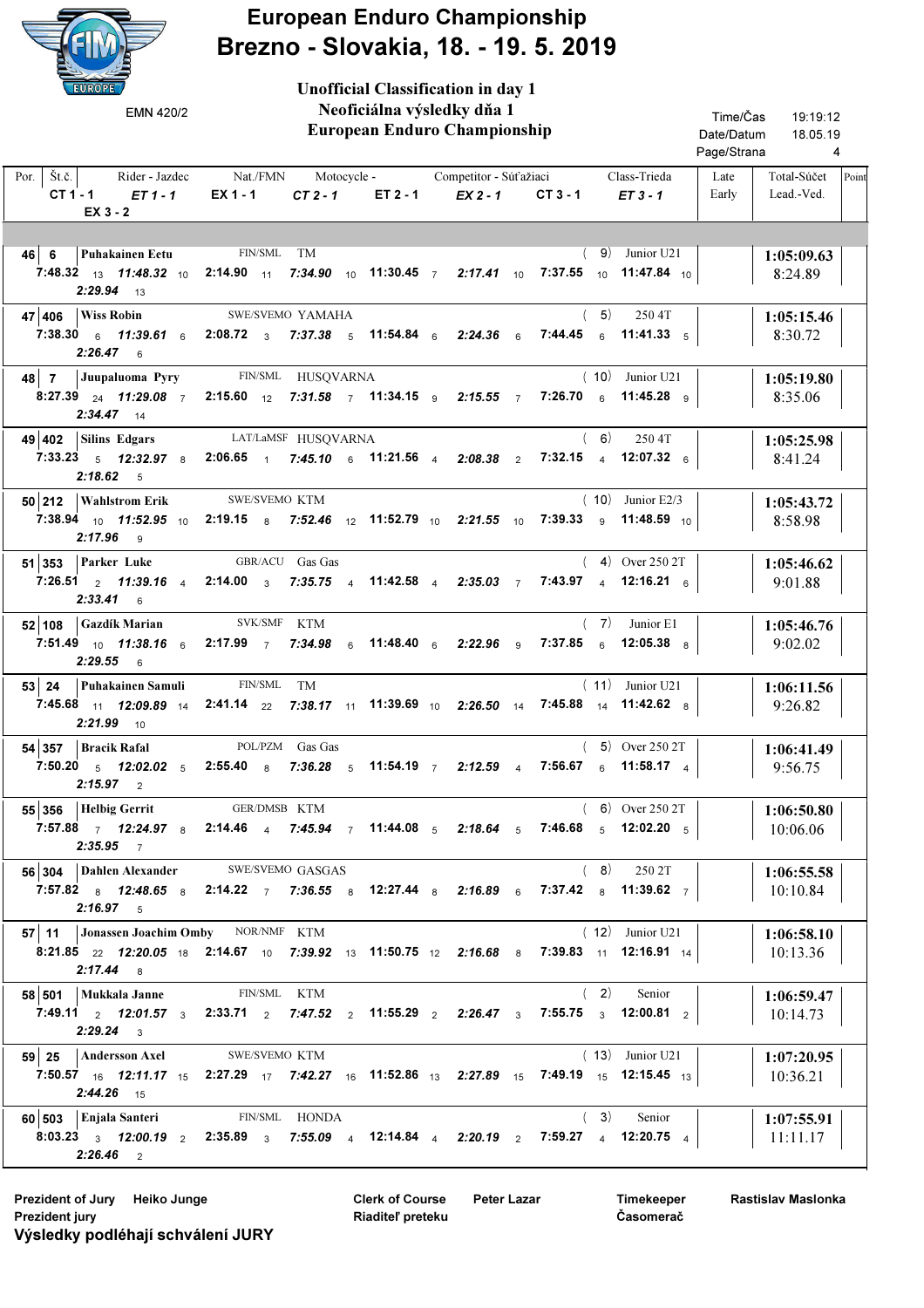

European Enduro Championship Brezno - Slovakia, 18. - 19. 5. 2019

Unofficial Classification in day 1

| EMN 420/2                                                              | Neoficiálna výsledky dňa 1<br>European Enduro Championship                                                                                                                                                                                                 | Time/Čas<br>19:19:12<br>Date/Datum<br>18.05.19<br>Page/Strana<br>5 |                                                     |
|------------------------------------------------------------------------|------------------------------------------------------------------------------------------------------------------------------------------------------------------------------------------------------------------------------------------------------------|--------------------------------------------------------------------|-----------------------------------------------------|
| Por.   $\check{S}t.\check{c}$ .  <br>CT 1 - 1 $ET$ 1 - 1<br>$EX_3 - 2$ | Rider - Jazdec Nat./FMN Motocycle - Competitor - Súťažiaci<br>$EX 1 - 1$<br>ET 2 - 1<br>$CT2-1$                                                                                                                                                            | Class-Trieda<br>$EX 2 - 1$<br>$CT3 - 1$<br>$ET3 - 1$               | Late<br>Total-Súčet<br>Point<br>Early<br>Lead.-Ved. |
| 61 506 Bohuslav Radek SVK/SMF YAMAHA<br>$2:35.54$ 4                    | 8:08.09 <sub>5</sub> 12:32.07 <sub>5</sub> 2:36.54 <sub>4</sub> 7:47.53 <sub>3</sub> 11:56.98 <sub>3</sub> 3:09.04 7 7:42.17 <sub>2</sub> 12:01.54 <sub>3</sub>                                                                                            | (4)                                                                | Senior<br>1:08:29.50<br>11:44.76                    |
| 62 209 Largen Lucas<br>$3:04.80$ 13                                    | SWE/SVEMO HUSQVARNA<br>7:41.78 11 12:37.72 11 2:24.43 11 7:44.19 10 12:14.47 11 2:26.57 12 7:46.96 11 12:55.34 11                                                                                                                                          | $(11)$ Junior E2/3                                                 | 1:08:56.26<br>12:11.52                              |
| 63 15 Ahlquist Wiktor<br>$2:49.43$ 17                                  | SWE/SVEMO HUSQVARNA<br>7:48.20 12 11:58.82 11 3:15.69 24 7:40.29 14 12:40.84 17 2:25.76 13 7:44.17 12 13:04.47 16                                                                                                                                          | $(14)$ Junior U21                                                  | 1:09:27.67<br>12:42.93                              |
| 64   109   Andersson Carl SWE/SVEMO<br>$3:08.97$ 9                     | 7:39.99 8 12:16.37 9 2:34.23 9 7:36.25 7 11:49.38 7 2:18.66 7 7:44.60 7 14:45.75 10                                                                                                                                                                        | $(8)$ Junior E1                                                    | 1:09:54.20<br>13:09.46                              |
| 65 10   Kuhmonen Lukas<br>$2:21.65$ 9                                  | FIN/SML BETA<br>7:43.15 10 12:02.52 13 2:33.42 20 7:39.38 12 12:34.12 16 2:37.01 19 7:45.77 13 12:07.91 12                                                                                                                                                 | $(15)$ Junior U21                                                  | $0:03:00$ 1:10:24.93<br>13:40.19                    |
| 66 23   Brouwer Kaiya<br>$3:27.17$ 22                                  | NED/KNMV KTM<br><b>8:03.39</b> <sub>19</sub> <b>13:29.63</b> <sub>21</sub> <b>2:23.24</b> <sub>16</sub> <b>7:42.06</b> <sub>15</sub> <b>11:53.90</b> <sub>14</sub> <b>2:31.95</b> <sub>16</sub> <b>7:53.55</b> <sub>17</sub> <b>13:00.27</b> <sub>15</sub> | $(16)$ Junior U21                                                  | 1:10:25.16<br>13:40.42                              |
| $67 504$ Jackman James<br>$2:39.55$ 5                                  | GBR/ACU YAMAHA<br>8:07.26 4 12:24.36 4 3:08.20 7 8:02.92 5 12:31.93 5 2:42.54 4                                                                                                                                                                            | (5)<br><b>8:02.10</b> $\frac{1}{5}$ <b>12:47.64</b> $\frac{1}{5}$  | Senior<br>1:10:26.50<br>13:41.76                    |
| $68$ 9<br><b>Bokslag Mike</b><br>$2:27.14$ 12                          | NED/KNMV KTM<br>7:37.40 7 12:12.06 16 2:21.19 14 7:45.86 17 12:25.89 15 2:24.09 12 7:53.30 16 13:30.20 19                                                                                                                                                  | $(17)$ Junior U21                                                  | $0:02:00$   1:10:37.13<br>13:52.39                  |
| 69 218 Johansson Emil<br>$2:33.36$ 11                                  | SWE/SVEMO HUSQVARNA<br><b>8:03.63</b> 13 13:04.20 13 2:22.36 10 7:52.28 11 12:22.91 12 2:21.68 11 8:12.66 13 13:47.90 12                                                                                                                                   | $(12)$ Junior E2/3                                                 | 1:10:40.98<br>13:56.24                              |
| $70$   13   Zomer Marc<br>$3:06.90$ 20                                 | NED/KNMV KTM<br><b>8:01.18</b> 18 12:34.76 19 2:48.01 23 7:54.06 20 12:42.37 19 2:36.08 17 7:58.57 19 13:25.35 18                                                                                                                                          | $(18)$ Junior U21                                                  | 1:11:07.28<br>14:22.54                              |
| 71 20<br><b>Osterberg Isac</b><br>$2:59.81$ 19                         | SWE/SVEMO HUSQVARNA<br>7:48.92 <sub>14</sub> 14:09.67 <sup>23</sup> 2:19.20 <sub>13</sub> 7:48.71 <sub>18</sub> 12:46.66 <sup>20</sup> 2:50.15 <sup>2</sup> 37:53.57 <sup>18</sup> 13:17.13 <sup>17</sup>                                                  | $(19)$ Junior U21                                                  | 1:11:53.82<br>15:09.08                              |
| 72 208 Gronslett Martin<br>$2:41.04$ 12                                | SWE/SVEMO BETA<br><b>8:21.38</b> <sub>14</sub> 12:42.46 <sub>12</sub> 2:57.00 <sub>13</sub> 8:09.30 13 12:54.45 13 2:56.88 13 8:01.69 12 13:52.83 13                                                                                                       | $(13)$ Junior E2/3                                                 | 1:12:37.03<br>15:52.29                              |
| 73 404 Gunerheim Felix<br>$3:03.52$ 7                                  | SWE/SVEMO YAMAHA<br>8:01.20 $\frac{8}{8}$ 12:18.50 $\frac{7}{7}$ 2:55.80 $\frac{7}{7}$ 7:57.56 $\frac{7}{7}$ 12:35.00 $\frac{7}{7}$ 2:30.69 $\frac{7}{7}$ 8:19.27 $\frac{7}{7}$ 16:17.70 $\frac{7}{7}$                                                     | (7)                                                                | 250 4T<br>1:13:59.24<br>17:14.50                    |
| <b>74 111 Coles Alfie</b><br>$3:22.89$ 10                              | GBR/ACU HUSQVARNA<br><b>8:19.33</b> 11 13:09.43 10 3:17.55 11 8:04.10 10 14:22.90 10 2:59.11 11 8:32.50 10 13:39.77 9                                                                                                                                      | (9)                                                                | Junior E1<br>1:15:47.58<br>19:02.84                 |
| 75 512   Berglund Roger<br>$3:08.76$ 8                                 | SWE/SVEMO KTM<br>8:20.91 6 12:54.29 6 2:57.82 6 8:07.08 6 13:28.71 7 4:41.31 9 8:22.55 6 13:51.10 7                                                                                                                                                        | (6)                                                                | Senior<br>1:15:52.53<br>19:07.79                    |

Timekeeper Časomerač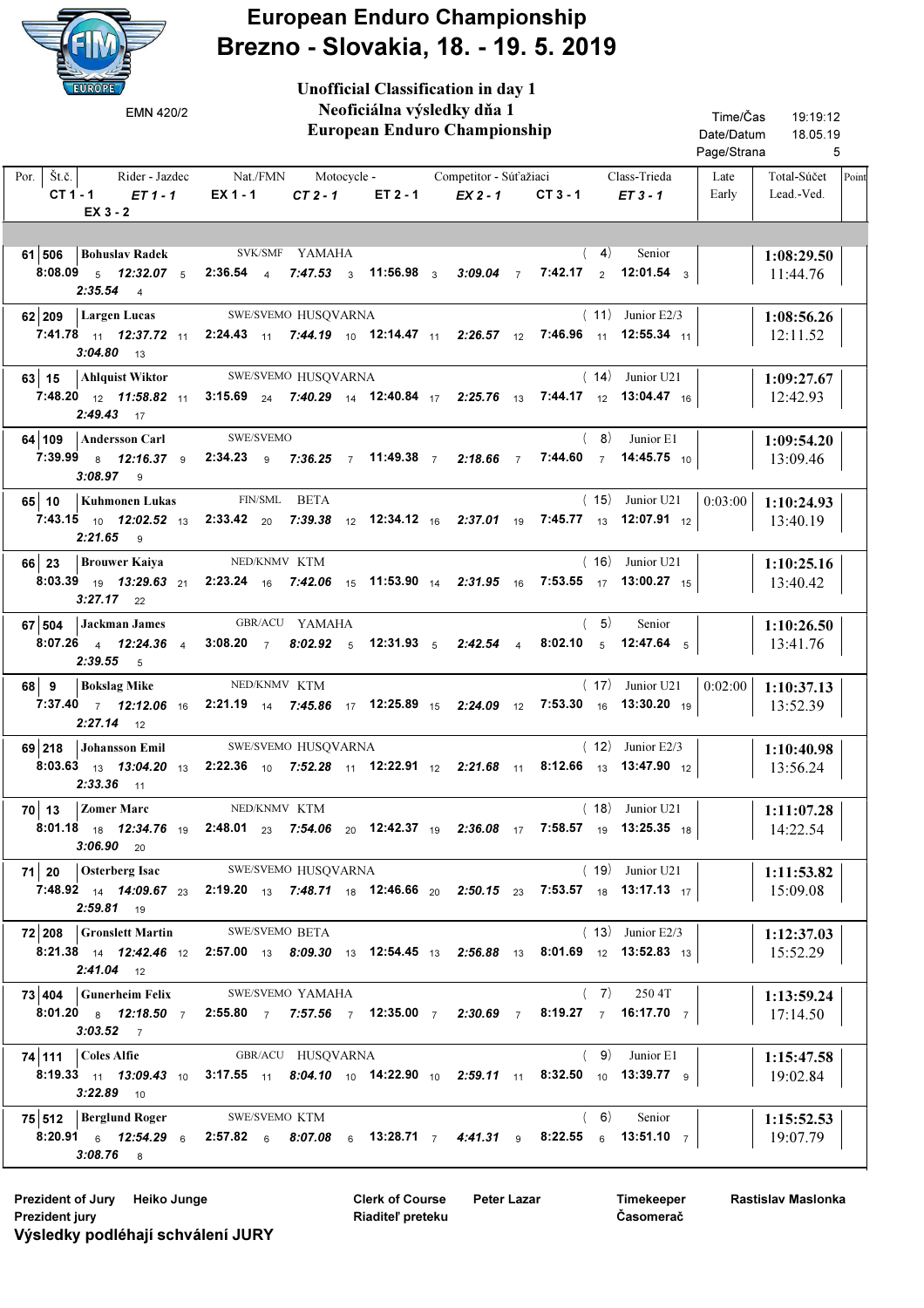

## European Enduro Championship Brezno - Slovakia, 18. - 19. 5. 2019

| EUROPE /<br>EMN 420/2                                                             | <b>Unofficial Classification in day 1</b><br>Neoficiálna výsledky dňa 1<br>European Enduro Championship         | Time/Čas<br>19:19:12<br>Date/Datum<br>18.05.19                                                                                     |                                                     |
|-----------------------------------------------------------------------------------|-----------------------------------------------------------------------------------------------------------------|------------------------------------------------------------------------------------------------------------------------------------|-----------------------------------------------------|
|                                                                                   |                                                                                                                 |                                                                                                                                    | Page/Strana<br>6                                    |
| $\text{St.č.}$<br>Rider - Jazdec<br>Por.<br>CT 1 - 1<br>$ET1-1$<br>$EX_3 - 2$     | Nat./FMN<br>$EX 1 - 1$<br>$CT2-1$<br>ET 2 - 1                                                                   | Motocycle - Competitor - Súťažiaci<br>Class-Trieda<br>$EX2 - 1$<br>$CT3 - 1$<br>$ET3 - 1$                                          | Late<br>Total-Súčet<br>Point<br>Early<br>Lead.-Ved. |
|                                                                                   |                                                                                                                 |                                                                                                                                    |                                                     |
| 76 16                                                                             | Ask Herman Aaslestad NOR/NMF KTM                                                                                | (20)<br>Junior U21                                                                                                                 | 1:16:07.35                                          |
| $2:56.52$ 18                                                                      |                                                                                                                 | 7:59.44 $_{17}$ 14:29.19 $_{24}$ 2:22.25 $_{15}$ 8:21.14 $_{21}$ 13:25.70 $_{21}$ 2:48.05 $_{22}$ 8:14.64 $_{21}$ 15:30.42 $_{21}$ | 19:22.61                                            |
| <b>Holy David</b><br>77 505                                                       | CZE/ACCR KTM                                                                                                    | (7)<br>Senior                                                                                                                      | 1:16:43.92                                          |
| $3:01.62$ 6                                                                       |                                                                                                                 | 8:31.75 7 14:31.43 8 3:11.14 8 8:40.40 8 13:23.95 6 2:54.76 6 8:43.59 8 13:45.28 6                                                 | 19:59.18                                            |
| 78 355<br><b>Vestling Pontus</b>                                                  | <b>SWE/SVEMO BETA</b>                                                                                           | $(7)$ Over 250 2T                                                                                                                  | 0:10:00<br>1:19:00.06                               |
| $2:22.70 - 5$                                                                     | 7:54.73 6 12:13.55 7 2:52.43 7 7:54.59 8 11:54.66 8 2:47.02 8                                                   | 8:06.55 $\frac{1}{7}$ 12:53.83 $\frac{1}{7}$                                                                                       | 22:15.32                                            |
| <b>Gustavsson Kim</b><br>79 510                                                   | SWE/SVEMO YAMAHA                                                                                                | (8)<br>Senior                                                                                                                      | 1:20:07.16                                          |
| $3:37.34$ 9                                                                       | 8:43.28 a 13:40.05 7 3:23.28 a 8:24.33 7 15:34.27 a 3:20.31 a                                                   | 8:28.17 7 14:56.13 8                                                                                                               | 23:22.42                                            |
| 80 514   Kollist Riho                                                             | EST/EMF KTM                                                                                                     | (9)<br>Senior                                                                                                                      | 1:22:38.18                                          |
| 9:02.82 $\frac{1}{9}$ 14:43.04 $\frac{1}{9}$ 2:51.95 $\frac{1}{5}$<br>$3:03.22$ 7 | 8:58.68                                                                                                         | 9 <b>15:32.16</b> 8 <b>2:52.89</b> 5<br>9:15.12 $\frac{1}{9}$ 16:18.30 $\frac{1}{9}$                                               | 25:53.44                                            |
| Toukola Niko<br>$81$ 21                                                           | FIN/SML TM                                                                                                      | $(21)$ Junior U21                                                                                                                  | 0:07:00<br>1:26:21.81                               |
| $2:47.67$ 16                                                                      |                                                                                                                 | <b>8:23.99</b> 23 13:11.46 20 2:28.12 18 8:24.41 23 12:41.35 18 2:41.14 21 8:58.51 22 15:45.16 22 0:04:00                          | 29:37.07                                            |
| <b>Jochems Tommie</b><br>$82$ 18                                                  | NED/KNMV KTM                                                                                                    | $(22)$ Junior U21                                                                                                                  | 0:15:00<br>1:28:51.73                               |
| $3:19.83$ 21                                                                      |                                                                                                                 | 7:49.04 15 12:14.96 17 2:29.92 19 7:52.30 19 15:07.08 23 2:36.81 18 7:58.94 20 14:22.85 20                                         | 32:06.99                                            |
| 83 106<br><b>Baklarz Kacper</b>                                                   | POL/PZM KTM                                                                                                     | (10)<br>Junior E1                                                                                                                  | 0:30:00<br>1:36:03.17                               |
| $2:21.17$ 4                                                                       |                                                                                                                 | 7:39.21 7 11:42.21 7 2:17.03 6 7:38.31 8 12:10.49 9 2:21.55 8 7:49.15 8 12:04.05 7                                                 | 39:18.43                                            |
| 84   113   Sedlak Oldrich                                                         | CZE/ACCR KTM                                                                                                    | (11)<br>Junior E1                                                                                                                  | 0:27:00<br>1:50:41.89                               |
| $4:21.61$ 11                                                                      |                                                                                                                 | 9:10.42 $_{12}$ 14:00.65 $_{11}$ 2:58.46 $_{10}$ 8:49.39 $_{11}$ 15:20.64 $_{11}$ 2:44.08 $_{10}$ 8:45.46 $_{11}$ 17:31.18 $_{11}$ | 53:57.15                                            |
| 85 210 Kuoppamaki Mikko FIN/SML BETA                                              |                                                                                                                 |                                                                                                                                    | (14) Junior E2/3   0:32:00   1:59:55.84             |
| $5:30.91$ 14                                                                      |                                                                                                                 | 8:22.67 15 13:27.68 14 3:48.65 15 8:44.10 14 14:14.11 14 4:24.22 14 8:55.30 14 17:28.20 14 0:03:00 1:03:11.10                      |                                                     |
| <b>Retired - Retired</b>                                                          |                                                                                                                 |                                                                                                                                    |                                                     |
| 358   Ševela Miroslav SVK/SMF KTM                                                 |                                                                                                                 | $\sim$ Over 250 2T                                                                                                                 |                                                     |
|                                                                                   |                                                                                                                 | $7:58.33$ $8$ $10:50.54$ $1$ $2:03.83$ $1$ $7:20.47$ $1$ $10:39.29$ $1$ $2:06.78$ $1$ $11:41.44$ $8$<br>8                          |                                                     |
| 12   Wolf Oskar                                                                   | GER/DMSB HUSQVARNA                                                                                              | (<br>Junior U21                                                                                                                    |                                                     |
|                                                                                   | 8:05.78 $_{20}$ 13:44.96 $_{22}$ 2:34.03 $_{21}$ 8:22.54 $_{22}$ 13:51.96 $_{22}$ 2:38.69 $_{20}$               | 24<br>24                                                                                                                           |                                                     |
| 408   Kriva Vojtech                                                               | CZE/ACCR KTM                                                                                                    | 250 4T<br>(                                                                                                                        | 0:02:00                                             |
|                                                                                   | 8:25.25 $\frac{1}{9}$ 15:00.00 $\frac{1}{9}$ 3:38.46 $\frac{1}{8}$ 8:30.60 $\frac{1}{8}$ 22:41.62 $\frac{1}{8}$ | 8<br>8<br>8                                                                                                                        |                                                     |
| 461 Mikuš Erik                                                                    | SVK/SMF                                                                                                         | ( ) Over 250 4T $ 0:11:00 $                                                                                                        |                                                     |
|                                                                                   | 8:41.07 $\frac{1}{9}$ 14:33.37 $\frac{1}{9}$ 5:09.27 $\frac{1}{8}$ 9:22.02 $\frac{1}{8}$ 23:55.20 $\frac{1}{8}$ | $8 -$<br>8<br>8                                                                                                                    |                                                     |

Clerk of Course Riaditeľ preteku